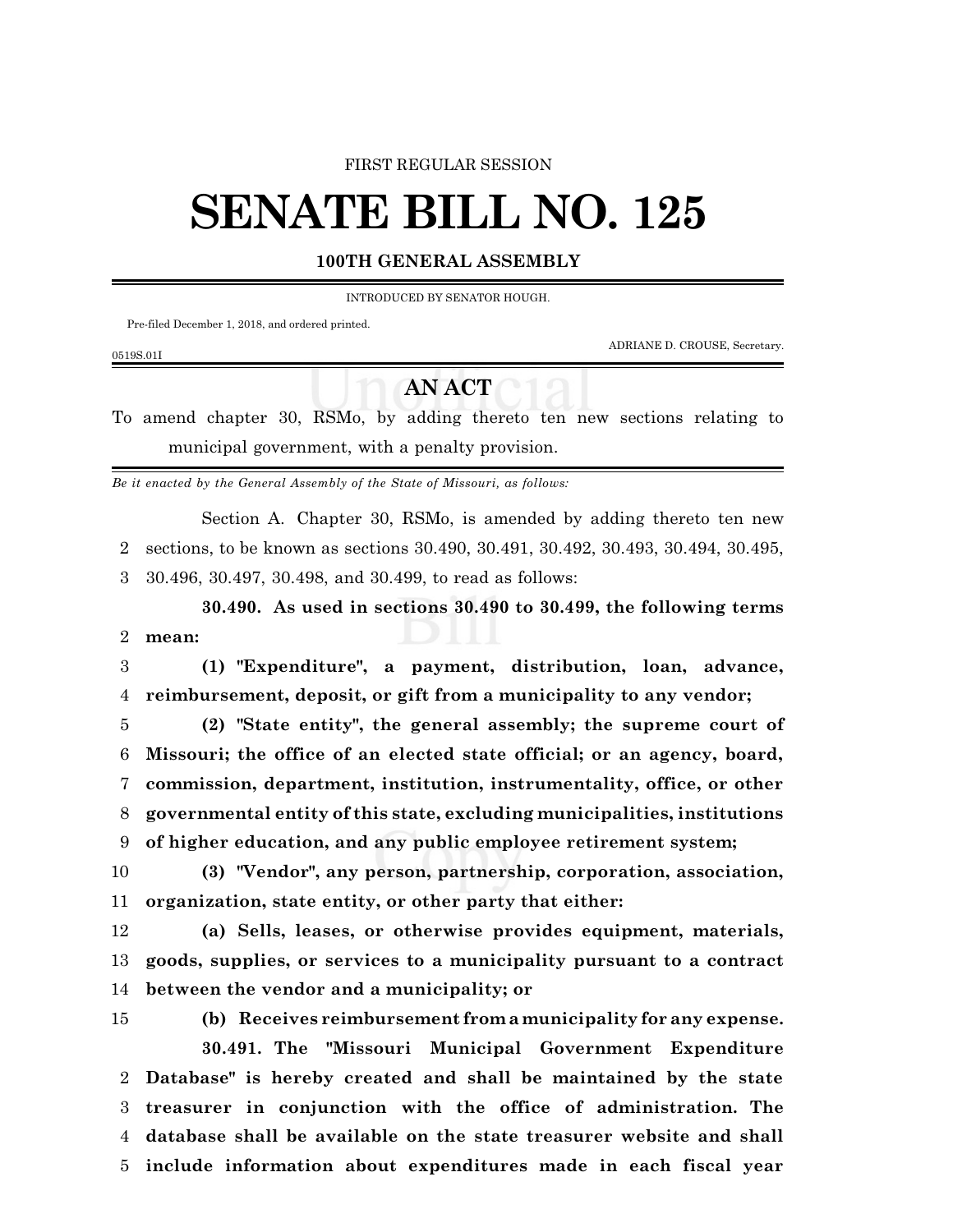**beginning on or after June 1, 2020. The database shall be accessible by**

 **members of the public without charge. State entities shall assist the state treasurer in the development, establishment, operation, storage,**

**hosting, and support of the database at no cost to the state**

**treasurer. State entities shall comply with sections 30.490 to 30.499**

**using existing resources. No state entity shall charge the state**

**treasurer for any costs arising from compliance with such sections.**

**30.492. For eachexpenditure, the Missouri municipal government expenditure database shall include the following information:**

**(1) The amount of the expenditure;**

**(2) The date the expenditure was paid;**

 **(3) The vendor to which the expenditure was paid and such vendor's Employer Identification Number; and**

 **(4) The municipality that made the expenditure or requested that the expenditure be made.**

**30.493. The Missouri municipal government expenditure database shall include:**

**(1) A searchable database of all expenditures;**

**(2) The ability to filter expenditures by the following categories:**

**(a) Expense amount; and**

**(b) The accounting code for a specific good or service;**

 **(3) The ability to search and filter by any of the factors listed under section 30.492;**

**(4) The ability to aggregate data contained in the database;**

 **(5) The ability to determine the total amount of expenditures awarded to a vendor by a municipality; and**

 **(6) The ability to download information obtained through the database.**

**30.494. 1. During each calendar quarter, each municipality shall provide information to the state treasurer for inclusion in the Missouri municipal government expenditure database regarding each of the municipality's expenditures paid to a vendor for the preceding calendar quarter.**

 **2. Any municipality that fails to timely submit the expenditure information required in this section to the state treasurer shall be subject to a fine of one hundred dollars per day.**

**3. The state treasurer shall report any violation of this section**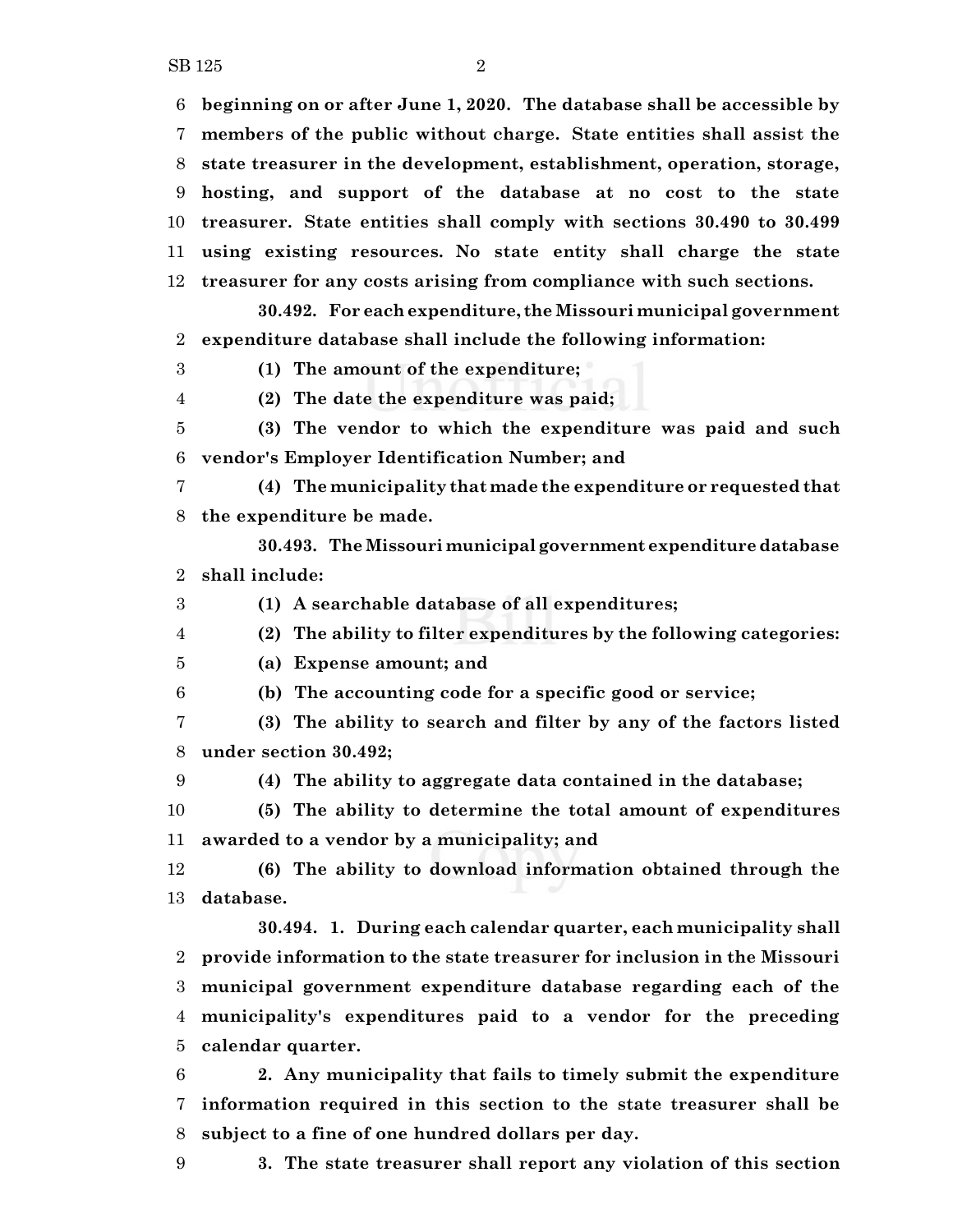**to the department of revenue. Upon notification from the state treasurer that a municipality failed to timely submit the expenditure information required under this section, the department of revenue shall notify the municipality by certified mail that the expenditure information has not been received. Such notice shall clearly state:**

**(1) The name of the municipality;**

 **(2) That the municipality shall be subject to a fine of one hundred dollars per day if the municipality does not submit the expenditure information to the state treasurer within fourteen days from the postmarked date stamped on the certified mail envelope;**

 **(3) That the fine will be enforced and collected as provided under subsection 4 of this section; and**

 **(4) That the fine will begin accruing on the fifteenth day from the postmarked date stamped on the certified mail envelope and will continue to accrue until the state treasurer receives the information.**

 **In the event the expenditure information is received within the fourteen-day period, no fine shall accrue or be imposed. The state treasurer shall report receipt of the expenditure information to the department of revenue within ten business days. Failure of the municipality to submit the required expenditure information within such fourteen-day period shall cause the fine to be collected as provided under subsection 4 of this section.**

 **4. The department of revenue may collect the fine authorized under the provisions of subsection 2 of this section by offsetting any sales or use tax distributions due to the municipality. The director of revenue shall retain two percent for the cost of such collection. The remaining revenues collected from such violations shall be distributed annually to the schools of the county in the same manner that proceeds for all penalties, forfeitures, and fines collected for any breach of the penal laws of the state are distributed.**

**30.495. No later than one year after the Missouri municipal government expenditure database is implemented, the state treasurer shall provide, on the state treasurer website, an opportunity for public comment on the utility of the database.**

**30.496. The Missouri municipal government expenditure database shall not include any confidential information or any information that is not a public record under the laws of this state. However, the state**